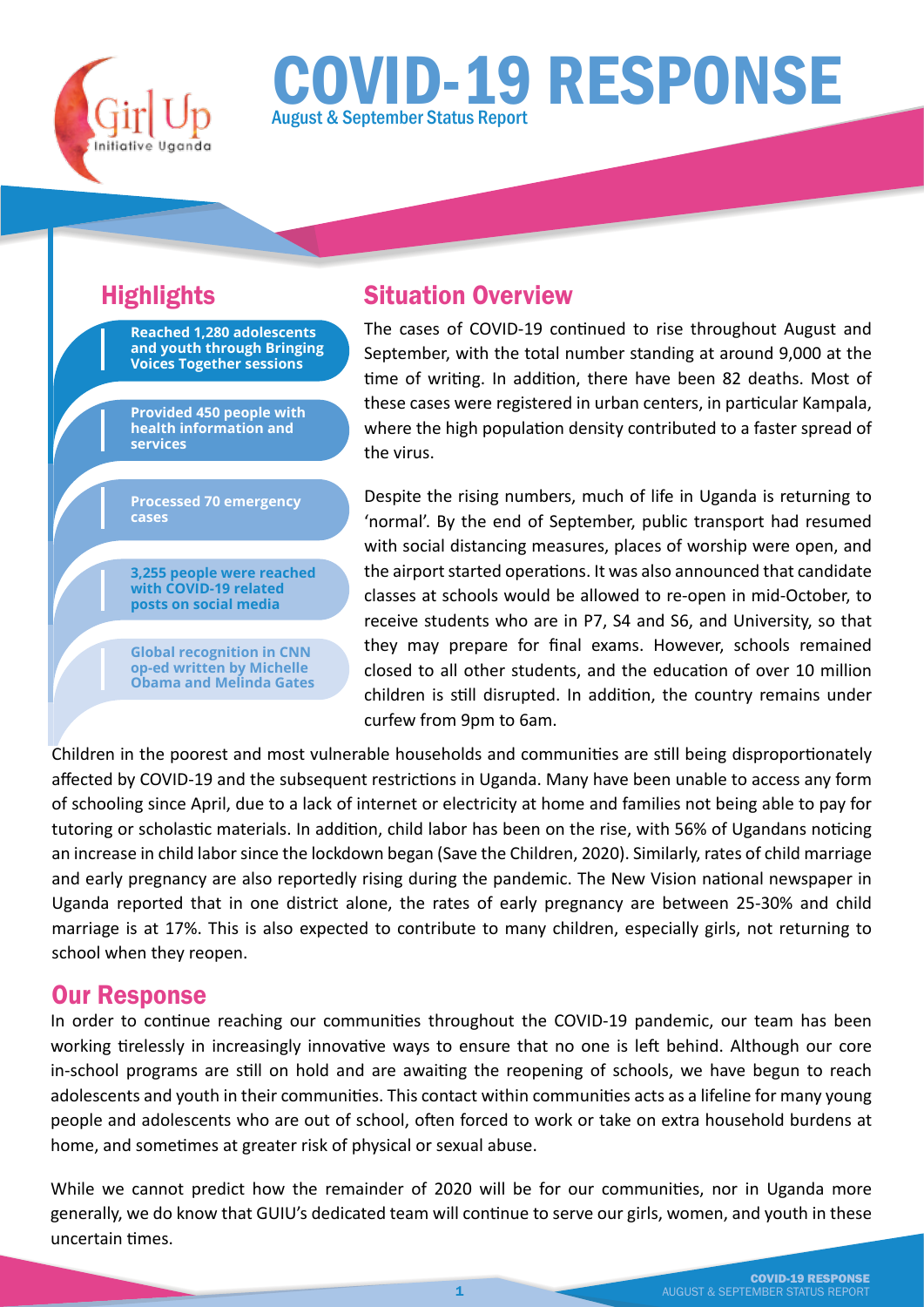#### Bringing Voices Together

Our new project, Bringing Voices Together (BVT) has reached a total of 1,280 adolescents in the last two months throughout Kampala. The aim of the project is to respond to the specific issues and needs that adolescents are facing as a result of COVID-19 and lockdown measures while providing them with psycho-social support and mentorship. Bringing Voices Together is uniquely implemented through community-based, small dialogue circles covering key concerns for adolescent girls and boys, ages 9 to 15 years. This project has ensured that we continue to reach adolescents in our communities, with much-needed learning interventions to promote well-being and cohesion in a safe way, following the Ministry of Health guidelines.

Thus far, our Coaches have held sessions on topics such as: communication and human rights, gender-based violence, and puberty and menstruation. Each session is facilitated by one or two of our amazing Coaches, who bring together single sex groups of around 10-15 adolescents. All participants are given a Mazuri Designs facemask and are seated in accordance with social-distancing guidelines.

The turnout of sessions has been better than anticipated, demonstrating the need and desire for educational-style sessions with youth in their communities, who are currently unable to attend school.

Our Coaches have been using the sessions to inform the adolescents about the importance of reporting violence and sexual abuse to local leaders and the police. This is especially important during this period, when rates of physical and sexual abuse have risen, and adolescents remain at home with perpetrators without the ability to confide in teachers or friends at school.



The sessions have also stressed the importance of critical decision-making and resisting negative peer pressure. This is especially necessary during the COVID-19 pandemic, as many adolescents come to terms with following new rules and regulations that may seem unfair or unnecessary. We also ensured that the sessions included fun and interactive activities to boost the energies and self-confidence of adolescents at this trying time. We believe that through knowledge and activities that boost self-confidence and esteem, we can encourage adolescents to be change-makers in their own communities.

> **"I am always going to avoid bad friends because they don't build me."** Ayirwoth Proscovia, 13 years old

**"I have learnt to be asser�ve and not to allow violence to happen in my community and to be violated."** 

Apolot Angella, 12 years old

**"I have learned that I have to respect myself"** 

Mutoni Kelsey, 12 years old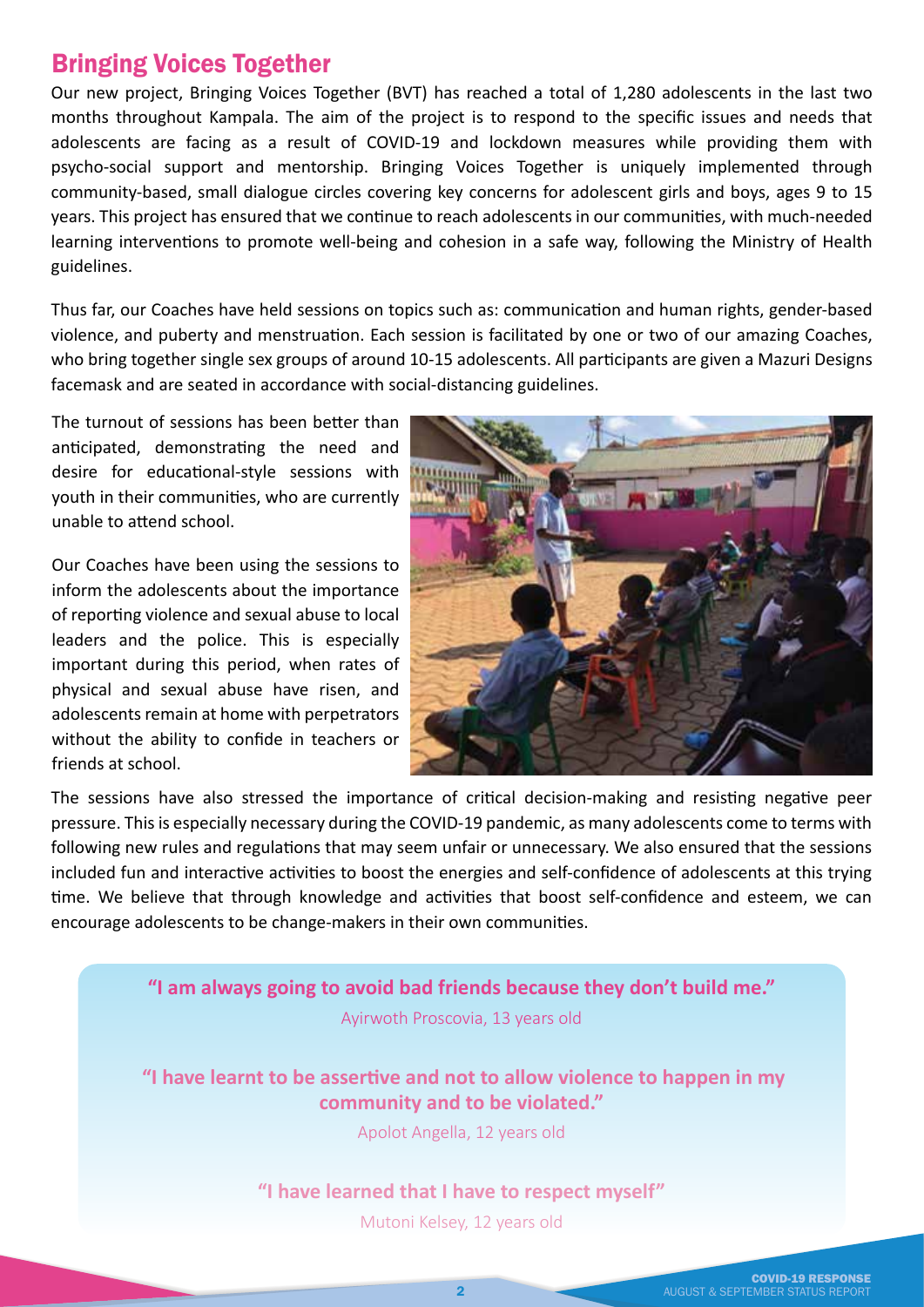

#### Mazuri-Made Facemasks

In the months of August and September, our Mazuri Design team made an additional 300 facemasks for distribution within our programs and for private orders. The beautiful and practical masks help our staff and program participants to stay safe when attending GUIU sessions and in their daily lives. By giving masks to our program participants, we alleviate the cost of having to buy their own mask to wear in public, which is mandatory in Uganda.

#### Community Health Drive and Camps

On September 1st, our team held a Community Health Drive in the area of Kitintale, which reached an estimated 450 people. During the Community Health Drive, our staff disseminated information about public health and sexual and reproductive health and rights (SRHR), through the use of a loudspeaker that played through from GUIU van. They also stopped in public areas to speak to community members and provide them with more tailored information. Our Coaches handed out informational pamphlets and flyers to community members regarding SRHR services, menstruation, proper hygiene, and gender-based violence prevention.

The main focus of this Community Drive was to give information on SRHR, and drug and alcohol abuse, which are on the rise during the COVID-19 pandemic. In order to create safer home and community environments for women and children, it is vital to address the challenges that men face, which may lead to aggression and violence. Uganda is the highest consumer of alcohol per capita in East Africa (WHO, 2014). Drug and alcohol abuse affects many young people in Uganda, with a 2017 study finding that 70% of surveyed students ages 12 to 24 years had used alcohol or drugs, and 39% stating that they regularly abused substances (Abbo et.al., 2017).



During this Community Health Drive, our in-house Nurse was on hand to give information to the many people who asked questions about excessive drinking, the dangers of alcohol abuse, and how to cut down on consumption. The initiative was well received, with community members approaching or calling GUIU to thank us for the support!

#### Emergency Cases

Throughout August and September, the GUIU team handled a total of 70 emergency cases, which were referred to our team through community members, program participants, and the Child and Family Protection Units in the police. Our emergency case register is now fully operational and is being used by staff to track cases that are referred to us, and monitor their progress and follow-up from GUIU.

Many of the women and girls who receive emergency support are survivors of abuse and neglect, therefore, our team works to find sustainable solutions for them, on a case-by-case basis in partnership with relevant local authorities and services. In the past two months, we have supported women and girls with a range of assistance that was tailored to their needs, including financial support, psychosocial help, medical assistance, and food relief.

In addition, we have continued to strengthen our interventions with the Child and Family Protection Units in the local police departments that we work with. In the past two months, we conducted a feedback meeting with the police units, during which we also reviewed GUIU's response work and discussed areas that need more support.